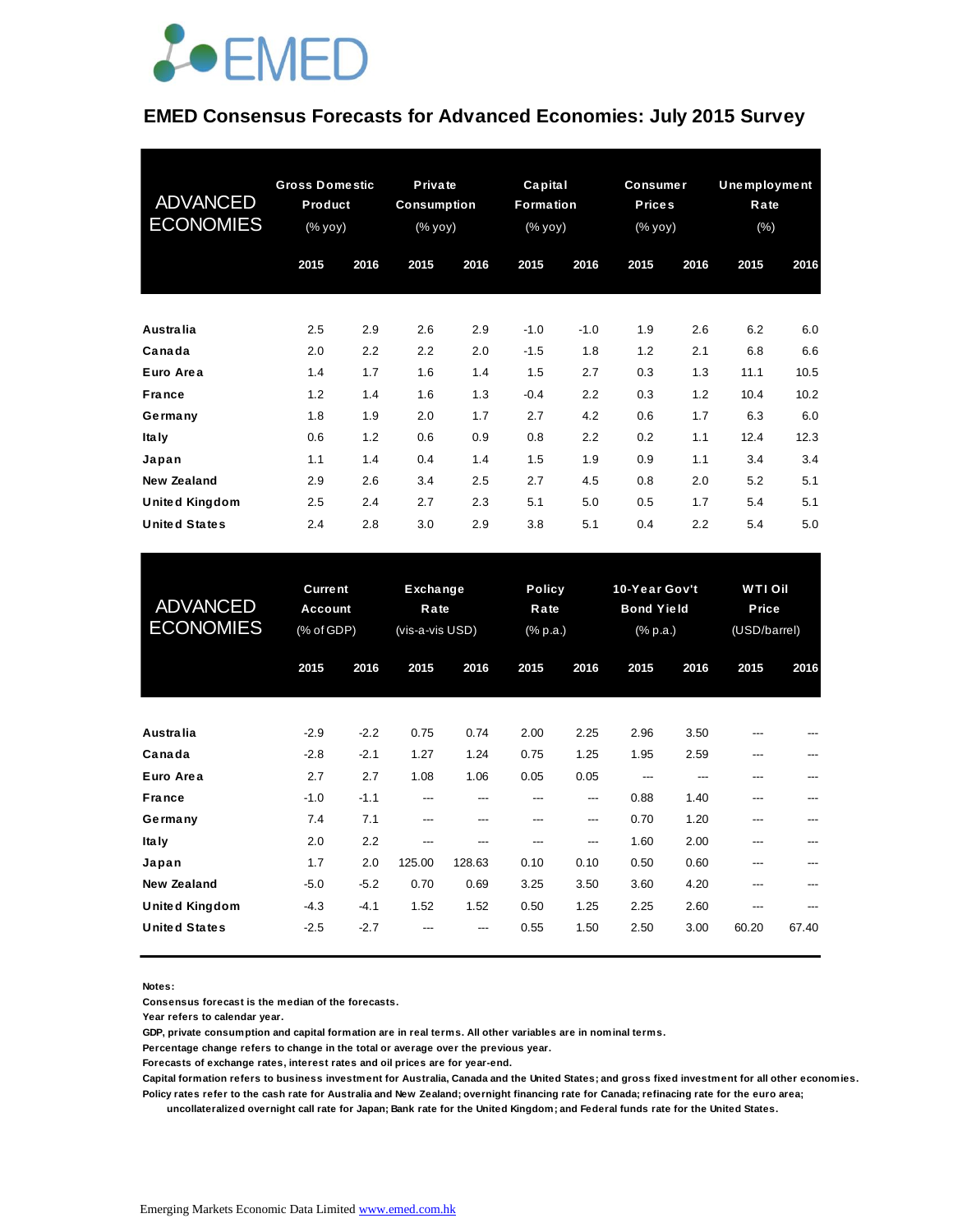

#### **EMED Consensus Forecasts for Emerging Markets: July 2015 Survey**

|                       | <b>Gross Domestic</b> |      | Private     |      | <b>Fixed</b> |        | Consumer      |      | <b>Unemployment</b> |          |
|-----------------------|-----------------------|------|-------------|------|--------------|--------|---------------|------|---------------------|----------|
| <b>EMERGING</b>       | Product               |      | Consumption |      | Investment   |        | <b>Prices</b> |      | Rate                |          |
| <b>MARKETS</b>        | $(%$ (% yoy)          |      | (% yoy)     |      | $(%$ (% yoy) |        | $(\%$ yoy)    |      | $(\% )$             |          |
|                       | 2015                  | 2016 | 2015        | 2016 | 2015         | 2016   | 2015          | 2016 | 2015                | 2016     |
|                       |                       |      |             |      |              |        |               |      |                     |          |
|                       |                       |      |             |      |              |        |               |      |                     |          |
| Argentina             | 0.3                   | 1.0  | 1.5         | 0.9  | $-1.0$       | $-0.4$ | 27.0          | 26.0 | 7.6                 | 7.8      |
| <b>Brazil</b>         | $-0.8$                | 1.1  | 0.3         | 0.8  | $-4.4$       | $-0.6$ | 7.9           | 6.0  | 5.9                 | 7.5      |
| Chile                 | 2.9                   | 3.5  | 2.8         | 3.4  | 0.5          | 3.5    | 3.8           | 3.2  | 6.5                 | 6.7      |
| China                 | 6.9                   | 6.7  | 7.7         | 7.2  | 6.4          | 6.1    | 1.5           | 2.1  | 4.1                 | 4.1      |
| Colombia              | 3.5                   | 3.5  | 3.4         | 3.6  | 3.6          | 3.8    | 3.8           | 3.2  | 9.1                 | 9.0      |
| <b>Czech Republic</b> | 2.7                   | 2.7  | 2.8         | 2.2  | 3.4          | 4.2    | 1.0           | 1.7  | 5.7                 | 5.3      |
| <b>Hong Kong</b>      | 2.5                   | 2.9  | 2.9         | 2.8  | 4.2          | 4.0    | 3.5           | 3.0  | 3.3                 | 3.3      |
| Hungary               | 2.6                   | 2.5  | 2.4         | 2.3  | 3.2          | 1.5    | 0.5           | 2.5  | 7.3                 | 7.0      |
| India                 | 7.3                   | 7.7  | 6.3         | 7.3  | 5.6          | 7.7    | 5.5           | 5.5  | $\qquad \qquad -$   | $\cdots$ |
| Indonesia             | 5.1                   | 5.5  | 5.1         | 5.3  | 5.5          | 6.9    | 6.4           | 5.1  | 5.9                 | 5.7      |
| Malaysia              | 5.0                   | 5.2  | 5.5         | 4.4  | 5.5          | 5.5    | 2.2           | 3.0  | 3.0                 | 3.0      |
| <b>Mexico</b>         | 2.7                   | 3.3  | 2.9         | 3.6  | 4.9          | 5.2    | 3.2           | 3.4  | 4.4                 | 4.3      |
| <b>Philippines</b>    | 6.2                   | 6.1  | 5.8         | 5.5  | 8.1          | 7.4    | 2.5           | 3.3  | 7.0                 | 6.7      |
| Poland                | 3.4                   | 3.5  | 3.4         | 3.2  | 8.3          | 6.8    | $-0.5$        | 1.6  | 9.4                 | 9.0      |
| Russia                | $-3.3$                | 0.4  | $-4.9$      | 0.7  | $-5.8$       | 0.6    | 14.5          | 7.3  | 6.1                 | 6.2      |
| Singapore             | 3.0                   | 3.2  | 2.5         | 2.0  | 4.5          | 2.1    | 0.1           | 1.5  | 2.0                 | 2.1      |
| South Korea           | 3.1                   | 3.5  | 2.4         | 2.8  | 3.5          | 3.7    | 1.0           | 2.0  | 3.5                 | 3.4      |
| <b>Taiwan</b>         | 3.4                   | 3.5  | 2.5         | 2.7  | 2.9          | 3.7    | 0.1           | 1.3  | 3.8                 | 3.8      |
| <b>Thailand</b>       | 3.5                   | 4.0  | 2.7         | 2.9  | 5.2          | 6.1    | 0.0           | 2.3  | 0.9                 | 0.9      |
| Turkey                | 3.3                   | 3.5  | 2.6         | 3.5  | 2.5          | 4.2    | 7.1           | 6.7  | 9.9                 | 10.3     |

|                       | Money        |      | <b>Merchandise</b> |        | <b>Merchandise</b> |      | Current        |        | Exchange        |       |
|-----------------------|--------------|------|--------------------|--------|--------------------|------|----------------|--------|-----------------|-------|
| <b>EMERGING</b>       | Supply M2    |      | <b>Exports</b>     |        | <b>Imports</b>     |      | <b>Account</b> |        | Rate            |       |
| <b>MARKETS</b>        | $(%$ (% yoy) |      | $(%$ (% yoy)       |        | $(\%$ yoy)         |      | (% of GDP)     |        | (vis-a-vis USD) |       |
|                       | 2015         | 2016 | 2015               | 2016   | 2015               | 2016 | 2015           | 2016   | 2015            | 2016  |
|                       |              |      |                    |        |                    |      |                |        |                 |       |
|                       |              |      |                    |        |                    |      |                |        |                 |       |
| Argentina             | 24.5         | 23.4 | $-7.6$             | $-0.3$ | $-0.9$             | 2.1  | $-1.4$         | $-1.4$ | 9.85            | 12.92 |
| <b>Brazil</b>         | 8.9          | 9.3  | 3.1                | 3.3    | 0.7                | 1.5  | $-3.9$         | $-3.9$ | 3.20            | 3.35  |
| Chile                 | 14.0         | 13.5 | 2.3                | 4.2    | 0.9                | 4.0  | $-1.2$         | $-1.1$ | 630             | 625   |
| China                 | 11.6         | 10.8 | 5.4                | 6.3    | 2.6                | 5.0  | 2.5            | 2.5    | 6.21            | 6.16  |
| Colombia              | 13.4         | 13.8 | $-8.1$             | 2.9    | $-4.5$             | 5.4  | $-5.6$         | $-5.3$ | 2650            | 2715  |
| <b>Czech Republic</b> | ---          | ---  | 8.4                | 9.3    | 8.7                | 9.0  | 0.2            | $-0.1$ | 26.4            | 25.6  |
| <b>Hong Kong</b>      | 7.5          | 7.0  | 4.0                | 4.4    | 3.7                | 4.4  | 2.3            | 1.9    | 7.77            | 7.79  |
| Hungary               | 5.8          | 6.0  | 7.3                | 7.6    | 6.6                | 7.0  | 4.4            | 4.1    | 293             | 289   |
| India                 | 13.0         | 13.4 | 5.9                | 6.3    | 4.3                | 7.2  | $-1.5$         | $-1.6$ | 63.1            | 64.2  |
| Indonesia             | 11.6         | 11.6 | 2.0                | 3.4    | 1.0                | 4.1  | $-2.7$         | $-2.6$ | 13500           | 13600 |
| Malaysia              | 8.3          | 7.6  | 3.5                | 5.4    | 3.6                | 5.5  | 3.0            | 3.9    | 3.66            | 3.60  |
| <b>Mexico</b>         | 10.1         | 11.4 | 6.8                | 6.7    | 5.9                | 6.9  | $-2.1$         | $-2.3$ | 15.3            | 15.0  |
| <b>Philippines</b>    | 10.5         | 10.7 | 5.7                | 7.3    | 6.1                | 8.0  | 4.3            | 3.6    | 45.2            | 45.0  |
| Poland                | 7.7          | 7.7  | 6.1                | 4.9    | 7.0                | 6.8  | $-1.0$         | $-2.1$ | 3.90            | 3.70  |
| Russia                | 7.3          | 7.0  | $-2.1$             | 2.2    | $-14.3$            | 5.7  | 3.1            | 3.8    | 56.2            | 55.5  |
| Singapore             | 5.9          | 3.8  | 3.9                | 2.9    | 3.0                | 3.1  | 19.0           | 19.0   | 1.37            | 1.38  |
| South Korea           | 8.0          | 7.7  | 2.0                | 4.2    | 1.9                | 3.5  | 7.0            | 6.0    | 1124            | 1126  |
| Taiwan                | 5.6          | 5.5  | 5.4                | 5.2    | 4.1                | 5.0  | 13.5           | 12.6   | 31.6            | 32.0  |
| <b>Thailand</b>       | 6.3          | 7.2  | 3.6                | 4.0    | 4.3                | 6.2  | 4.0            | 2.8    | 33.6            | 34.3  |
| Turkey                | 12.0         | 10.1 | 4.3                | 4.5    | 2.8                | 5.4  | $-5.0$         | $-5.3$ | 2.69            | 2.81  |
|                       |              |      |                    |        |                    |      |                |        |                 |       |

**Notes:** 

**Consensus forecast is the median of the forecasts.**

**Year refers to calendar year except for India for which fiscal year (April to March) is used.**

**GDP, private consumption and fixed investment are in real terms. All other variables are in nominal terms.**

**Percentage change refers to change in the total or average over the previous year, except for money supply growth which is** 

 **based on year-end figures.**

**Forecasts of exchange rates and interest rates are for year-end.**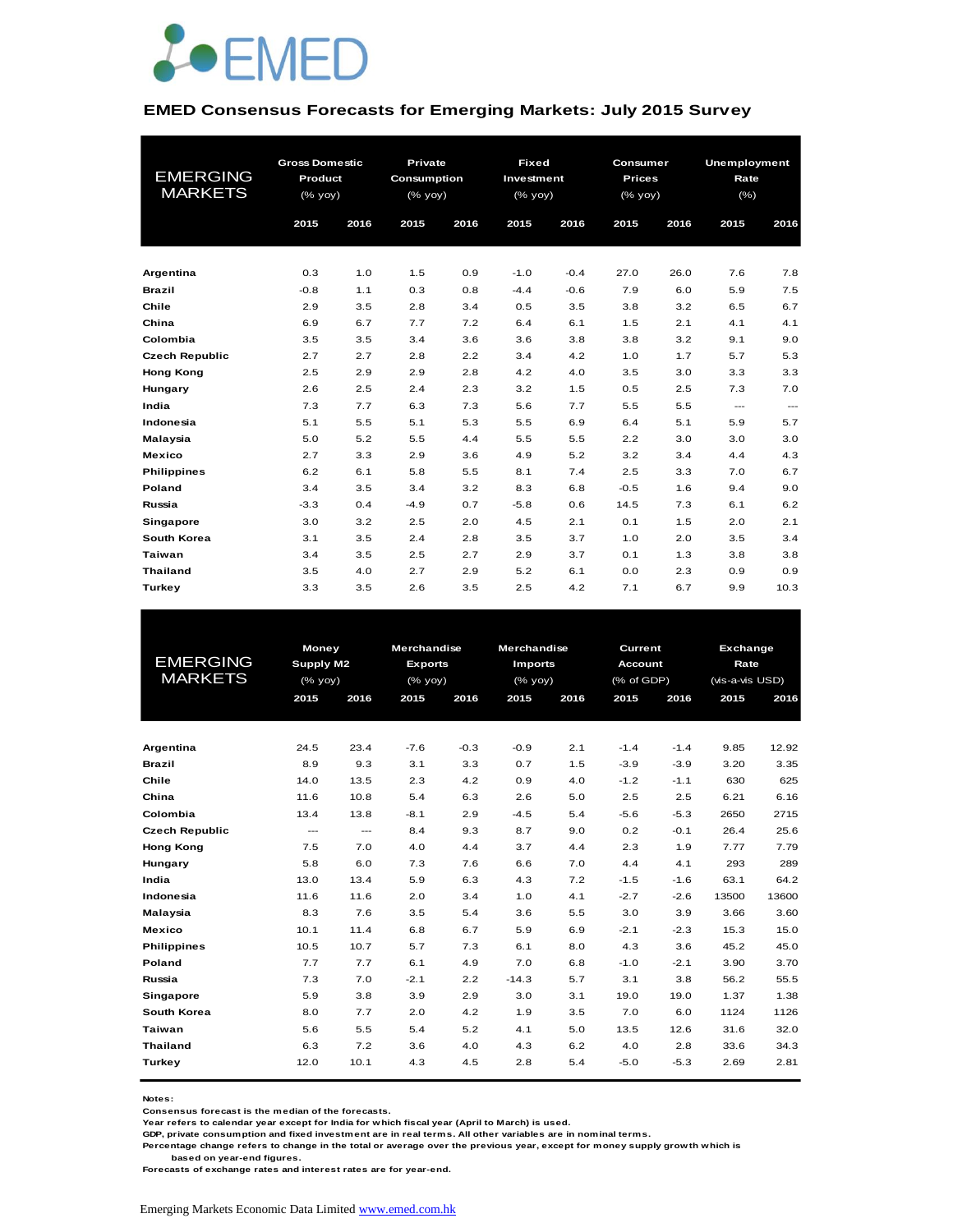

### **EMED Consensus Forecasts for the United States: July 2015 Survey**

| <b>UNITED STATES</b>             | <b>Gross Domestic</b><br>Product<br>(% yoy) |      | Consumer<br><b>Prices</b><br>(% yoy) |                          | <b>UNITED STATES</b>                | <b>Gross Domestic</b><br><b>Product</b><br>(% yoy) |      | <b>Consumer</b><br><b>Prices</b><br>(% yoy) |       |
|----------------------------------|---------------------------------------------|------|--------------------------------------|--------------------------|-------------------------------------|----------------------------------------------------|------|---------------------------------------------|-------|
|                                  | 2015                                        | 2016 | 2015                                 | 2016                     |                                     | 2015                                               | 2016 | 2015                                        | 2016  |
|                                  |                                             |      |                                      |                          |                                     |                                                    |      |                                             |       |
| <b>ABN AMRO</b>                  | 2.7                                         | 3.1  | 0.4                                  | 2.4                      | <b>ITOCHU Institute</b>             | 2.6                                                | ---  | 1.8                                         | $---$ |
| <b>Action Economics</b>          | 2.4                                         | 2.8  | 0.3                                  | 2.2                      | <b>KBC</b>                          | 3.1                                                | ---  | 2.0                                         | $---$ |
| <b>AIB Global Treasury</b>       | 3.0                                         | ---  | 2.0                                  | $\hspace{0.05cm} \ldots$ | <b>Kiel Economics</b>               | $2.2\,$                                            | 3.2  | 0.2                                         | 2.5   |
| <b>Allianz</b>                   | 2.4                                         | 2.6  | 0.4                                  | $2.2\,$                  | Korea Investment & Securities       | 3.1                                                | ---  | 2.1                                         | ---   |
| Asiya Investments                | 2.7                                         | 2.9  | 0.2                                  | 1.9                      | <b>Mesirow Financial</b>            | 2.2                                                | 2.6  | 0.2                                         | 2.2   |
| <b>Bank Julius Baer</b>          | 2.1                                         | 2.7  | 0.3                                  | 1.9                      | <b>Moody's Analytics</b>            | 2.4                                                | 3.1  | 0.4                                         | 2.7   |
| <b>Bank of Ireland</b>           | 3.2                                         | ---  | 0.7                                  | $\hspace{0.05cm} \ldots$ | <b>Mortgage Bankers Association</b> | 1.8                                                | 2.5  | 0.7                                         | 2.5   |
| <b>Barclays Capital</b>          | 2.3                                         | 2.5  | 0.2                                  | 1.8                      | <b>NAR</b>                          | 2.3                                                | 3.0  | 0.3                                         | 3.2   |
| <b>BayernLB</b>                  | 2.3                                         | 2.7  | 0.4                                  | 2.1                      | <b>National Bank of Canada</b>      | 2.6                                                | 2.7  | 0.4                                         | 2.3   |
| <b>BBVA</b>                      | 2.5                                         | ---  | 2.2                                  | ---                      | <b>Natixis</b>                      | 3.0                                                | 2.5  | 0.7                                         | 2.4   |
| <b>Berenberg Capital Markets</b> | 2.3                                         | 2.6  | 0.3                                  | 1.9                      | <b>NIESR</b>                        | 2.8                                                | 2.9  | $-0.3$                                      | 1.9   |
| <b>BMO Capital Markets</b>       | 2.4                                         | 2.6  | 0.2                                  | 2.3                      | <b>NLI Research Institute</b>       | 3.1                                                | ---  | 1.9                                         | $---$ |
| <b>BNP Paribas</b>               | 2.4                                         | 2.8  | 0.4                                  | 2.5                      | <b>Northern Trust</b>               | $2.4\,$                                            | 2.8  | 0.3                                         | 2.2   |
| <b>Capital Economics</b>         | 2.3                                         | 2.8  | 0.4                                  | 2.2                      | <b>OCBC Bank</b>                    | 2.2                                                | 2.8  | 0.3                                         | 2.2   |
| <b>CIBC World Markets</b>        | 2.4                                         | 2.5  | 0.5                                  | 2.7                      | <b>PNC</b>                          | 2.5                                                | 2.8  | 0.4                                         | 2.4   |
| Citigroup                        | 2.2                                         | 2.9  | 1.3                                  | 1.8                      | Prometeia                           | 2.2                                                | 2.4  | 0.5                                         | 2.0   |
| <b>Comerica Bank</b>             | 2.3                                         | 2.8  | 0.3                                  | 2.2                      | Rabobank                            | 2.5                                                | ---  | 1.3                                         | $---$ |
| Commerzbank                      | 2.3                                         | 2.8  | 0.2                                  | 2.0                      | <b>Raymond James</b>                | 2.1                                                | 2.7  | 0.2                                         | 2.0   |
| <b>Credit Agricole</b>           | 2.3                                         | 2.7  | 0.5                                  | 2.3                      | <b>ROBECO</b>                       | 3.0                                                | ---  | 2.1                                         | ---   |
| <b>Credit Suisse</b>             | 2.5                                         | 2.9  | 0.2                                  | 1.5                      | Royal Bank of Canada                | 2.4                                                | 3.0  | 0.3                                         | 2.6   |
| Danske Bank                      | 2.3                                         | 2.7  | 0.2                                  | 2.1                      | <b>Schroders</b>                    | 2.4                                                | 2.5  | 0.9                                         | 2.3   |
| <b>DBS Bank</b>                  | 2.2                                         | 2.5  | 0.9                                  | 1.7                      | Scotia Capital                      | 2.3                                                | 2.8  | 1.0                                         | 2.2   |
| Deka Bank                        | 2.4                                         | 2.9  | 0.6                                  | 2.7                      | <b>Societe Generale</b>             | 2.6                                                | 3.0  | 0.2                                         | 2.2   |
| Desjardins                       | 2.4                                         | 3.0  | 0.4                                  | 2.4                      | <b>Standard &amp; Poor's</b>        | 2.3                                                | 2.7  | -0.1                                        | 2.2   |
| <b>DIW</b>                       | 2.3                                         | 3.1  | 0.0                                  | 1.9                      | <b>Standard Chartered</b>           | 2.3                                                | 2.3  | 1.4                                         | 1.7   |
| <b>DnB NOR</b>                   | 2.7                                         | 2.7  | 0.4                                  | 1.9                      | <b>TD Economics</b>                 | 2.5                                                | 2.9  | 0.2                                         | 2.2   |
| <b>DZ Bank</b>                   | 2.0                                         | 2.3  | 0.4                                  | 2.4                      | <b>UOB</b>                          | 2.5                                                | 2.5  | 0.5                                         | 2.5   |
| Erste Group Bank AG              | 2.6                                         | ---  | 2.2                                  | ---                      | <b>Wells Fargo</b>                  | 2.7                                                | ---  | 1.7                                         | ---   |
| <b>Experian Economics</b>        | 3.2                                         |      | 2.0                                  |                          |                                     |                                                    |      |                                             |       |
| <b>Fannie Mae</b>                | 2.3                                         | 2.6  | 0.2                                  | 2.0                      |                                     |                                                    |      |                                             |       |
| <b>First Trust Advisors</b>      | 2.5                                         | 3.0  | 0.5                                  | 2.8                      | <b>CONSENSUS</b>                    |                                                    |      |                                             |       |
| <b>Freddie Mac</b>               | 2.0                                         | 2.7  | 1.0                                  | 2.3                      | Median                              | 2.4                                                | 2.8  | 0.4                                         | 2.2   |
| Handelsbanken                    | 3.3                                         | 2.6  | 2.0                                  | 2.2                      | Mean                                | 2.5                                                | 2.7  | 0.7                                         | 2.2   |
| <b>IFO Munich Institute</b>      | 2.2                                         | 2.9  | 0.0                                  | 2.0                      | High                                | 3.3                                                | 3.2  | 2.2                                         | 3.2   |
| <b>ING</b>                       | 2.3                                         | 2.6  | 0.5                                  | 2.2                      | Low                                 | 1.8                                                | 2.3  | $-0.3$                                      | 1.5   |
| Intesa Sanpaolo                  | 3.0                                         | 2.9  | 0.4                                  | 2.7                      | <b>Standard Deviation</b>           | 0.3                                                | 0.2  | 0.7                                         | 0.3   |
| Continues in the next column     |                                             |      |                                      |                          |                                     |                                                    |      |                                             |       |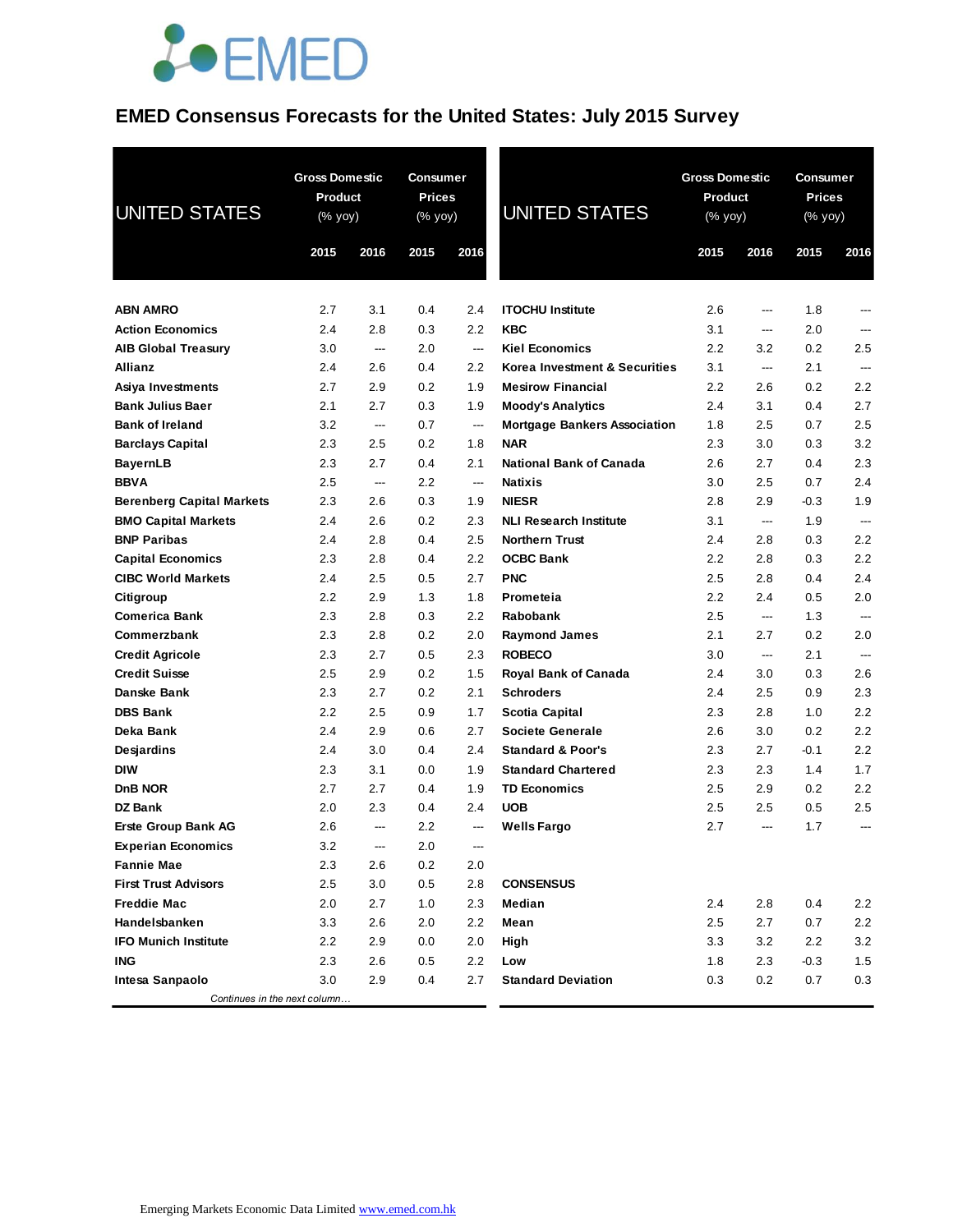# **JOEMED**

#### **EMED Consensus Forecasts for the Euro Area: July 2015 Survey**

| <b>EURO AREA</b>                 | <b>Gross Domestic</b><br><b>Product</b><br>(% yoy) |                          | Consumer<br><b>Prices</b><br>(% yoy) |                | <b>EURO AREA</b>              | <b>Gross Domestic</b><br>Product<br>(% yoy) |                |        | Consumer<br><b>Prices</b><br>(% yoy) |  |
|----------------------------------|----------------------------------------------------|--------------------------|--------------------------------------|----------------|-------------------------------|---------------------------------------------|----------------|--------|--------------------------------------|--|
|                                  | 2015                                               | 2016                     | 2015                                 | 2016           |                               | 2015                                        | 2016           | 2015   | 2016                                 |  |
|                                  |                                                    |                          |                                      |                |                               |                                             |                |        |                                      |  |
| <b>ABN AMRO</b>                  | 1.8                                                | 2.3                      | 0.4                                  | 1.7            | Intesa Sanpaolo               | 1.5                                         | 2.0            | 0.3    | 1.3                                  |  |
| <b>Action Economics</b>          | 1.6                                                | ---                      | 1.3                                  | ---            | <b>KBC</b>                    | 1.7                                         | $\overline{a}$ | 1.2    | $\overline{a}$                       |  |
| <b>AIB Global Treasury</b>       | 1.5                                                | <u></u>                  | 1.3                                  | $\overline{a}$ | <b>Kiel Economics</b>         | 1.5                                         | 1.8            | 0.3    | 1.3                                  |  |
| <b>Allianz</b>                   | 1.5                                                | 1.6                      | 0.3                                  | 1.4            | Korea Investment & Securities | 1.3                                         | ---            | 0.9    | ---                                  |  |
| Asiya Investments                | 1.1                                                | 1.6                      | 0.4                                  | 1.2            | <b>Mizuho Securities</b>      | 1.4                                         | 1.6            | 0.9    | $\overline{a}$                       |  |
| <b>Bank Julius Baer</b>          | 1.6                                                | 2.0                      | 0.4                                  | 1.5            | Monte Dei Paschi Di Siena     | 1.4                                         | 1.8            | 0.2    | 1.5                                  |  |
| <b>Bank of Ireland</b>           | 1.1                                                | $\overline{\phantom{a}}$ | 0.1                                  | $\sim$         | <b>Moody's Analytics</b>      | 1.3                                         | 1.9            | 0.2    | 1.4                                  |  |
| <b>Barclays Capital</b>          | 1.4                                                | 1.6                      | 0.2                                  | 1.2            | <b>Natixis</b>                | 1.5                                         | 1.6            | 0.2    | 1.5                                  |  |
| <b>BayernLB</b>                  | 1.2                                                | 1.5                      | 0.2                                  | 1.1            | <b>NIESR</b>                  | 1.5                                         | 2.2            | $-0.2$ | 1.6                                  |  |
| <b>BBVA</b>                      | 1.9                                                | ---                      | 1.1                                  | ---            | <b>NLI Research Institute</b> | 1.2                                         | ---            | 1.0    | ---                                  |  |
| <b>Berenberg Capital Markets</b> | 1.3                                                | 1.8                      | 0.4                                  | 1.3            | <b>OCBC Bank</b>              | 1.5                                         | 1.5            | 0.2    | 1.3                                  |  |
| <b>BMO Capital Markets</b>       | 1.3                                                | 1.5                      | 0.2                                  | 1.1            | Prometeia                     | 1.4                                         | 1.6            | 0.3    | 1.3                                  |  |
| <b>BNP Paribas</b>               | 1.6                                                | 1.9                      | 0.2                                  | 1.5            | <b>Rabobank</b>               | 1.3                                         | $\overline{a}$ | 0.8    | $\overline{a}$                       |  |
| <b>Capital Economics</b>         | 1.0                                                | 1.0                      | 0.2                                  | 0.7            | <b>ROBECO</b>                 | 1.5                                         | ---            | 1.2    |                                      |  |
| Citigroup                        | 1.5                                                | 2.1                      | 0.3                                  | 1.6            | Royal Bank of Canada          | 1.5                                         | 1.8            | 0.2    | 1.0                                  |  |
| Commerzbank                      | 1.2                                                | 1.3                      | 0.2                                  | 1.2            | <b>Schroders</b>              | 1.4                                         | 1.6            | 0.2    | 1.2                                  |  |
| <b>Credit Agricole</b>           | 1.4                                                | 1.8                      | 0.3                                  | 1.3            | <b>Scotia Capital</b>         | 1.5                                         | 1.7            | 0.8    | 1.4                                  |  |
| <b>Credit Suisse</b>             | 1.5                                                | 2.0                      | 0.3                                  | 1.3            | <b>Societe Generale</b>       | 1.5                                         | 1.6            | 0.2    | 1.4                                  |  |
| Danske Bank                      | 1.5                                                | 2.0                      | 0.2                                  | 1.4            | <b>Standard &amp; Poor's</b>  | 1.4                                         | ---            | 1.1    | $\overline{a}$                       |  |
| <b>DBS Bank</b>                  | 1.0                                                | 1.3                      | 0.4                                  | 1.1            | <b>Standard Chartered</b>     | 1.5                                         | 2.1            | 0.2    | 1.7                                  |  |
| Deka Bank                        | 1.5                                                | 1.7                      | 0.4                                  | 1.5            | <b>TD Economics</b>           | 1.6                                         | 1.9            | 0.3    | 1.6                                  |  |
| <b>DIW</b>                       | 1.3                                                | 1.5                      | 0.2                                  | 1.0            | <b>UOB</b>                    | 1.5                                         | 1.7            | 0.2    | 1.2                                  |  |
| <b>DnB NOR</b>                   | 1.5                                                | 1.2                      | 0.1                                  | 0.8            | <b>Wells Fargo</b>            | 1.1                                         | ---            | 0.8    | ---                                  |  |
| DZ Bank                          | 1.6                                                | 1.6                      | 0.1                                  | 1.1            |                               |                                             |                |        |                                      |  |
| Erste Group Bank AG              | 1.0                                                | ---                      | 0.8                                  | ---            | <b>CONSENSUS</b>              |                                             |                |        |                                      |  |
| <b>ETLA</b>                      | 1.4                                                | 1.9                      | 0.3                                  | 1.3            | Median                        | 1.5                                         | 1.7            | 0.3    | 1.3                                  |  |
| <b>EUROFER</b>                   | 1.9                                                | 2.0                      | 0.2                                  | 1.4            | Mean                          | 1.4                                         | 1.7            | 0.4    | 1.3                                  |  |
| Handelsbanken                    | 1.4                                                | 1.5                      | 0.8                                  | 1.5            | High                          | 1.9                                         | 2.3            | 1.3    | 1.7                                  |  |
| <b>IFO Munich Institute</b>      | 1.4                                                | 1.5                      | 0.2                                  | 1.1            | Low                           | 1.0                                         | 1.0            | $-0.2$ | 0.7                                  |  |
| <b>ING</b>                       | 1.4                                                | 1.8                      | 0.2                                  | 1.7            | <b>Standard Deviation</b>     | 0.2                                         | 0.3            | 0.4    | 0.2                                  |  |
| Continues in the next column     |                                                    |                          |                                      |                |                               |                                             |                |        |                                      |  |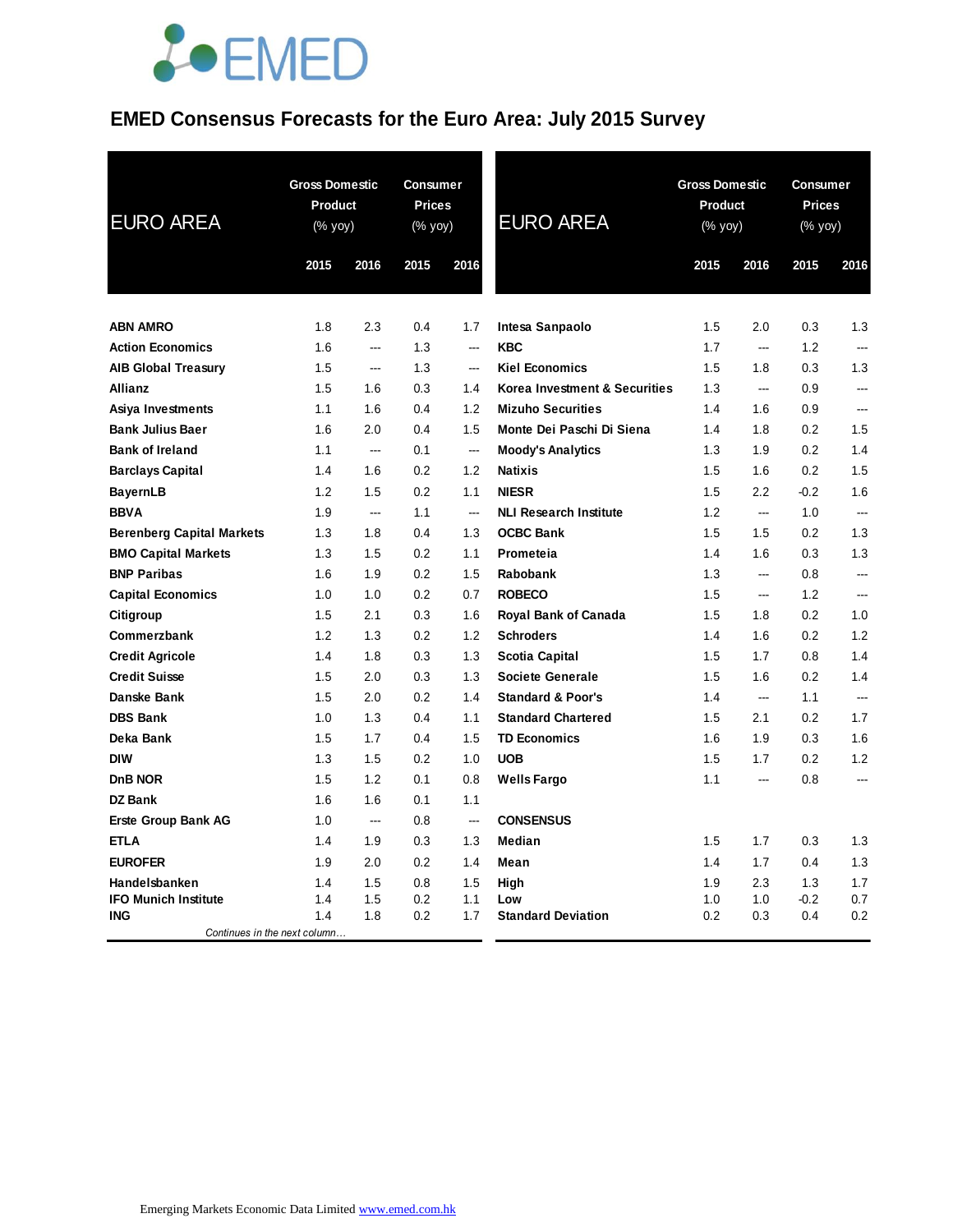## **JOEMED**

#### **EMED Consensus Forecasts for Japan: July 2015 Survey**

| <b>JAPAN</b>                     | <b>Gross Domestic</b><br>Product<br>(% yoy) |        | <b>Consumer</b><br><b>Prices</b><br>(% yoy) |                          | <b>JAPAN</b>                  | <b>Gross Domestic</b><br><b>Product</b><br>(% yoy) |        | <b>Consumer</b><br><b>Prices</b><br>(% yoy) |                          |
|----------------------------------|---------------------------------------------|--------|---------------------------------------------|--------------------------|-------------------------------|----------------------------------------------------|--------|---------------------------------------------|--------------------------|
|                                  | 2015                                        | 2016   | 2015                                        | 2016                     |                               | 2015                                               | 2016   | 2015                                        | 2016                     |
| <b>ABN AMRO</b>                  | 1.1                                         | 1.2    | 0.8                                         | 1.4                      | <b>ITOCHU Institute</b>       | 1.2                                                | ---    | 2.0                                         |                          |
| <b>Action Economics</b>          | 1.3                                         | ---    | 1.7                                         | ---                      | <b>JCER</b>                   | 1.5                                                | 1.3    | 0.3                                         | 1.1                      |
| <b>AIB Global Treasury</b>       | 1.5                                         | ---    | 1.7                                         | $\sim$                   | <b>KBC</b>                    | 1.2                                                | $\sim$ | 1.8                                         | <u>.</u>                 |
| <b>Allianz</b>                   | 1.1                                         | 1.4    | 1.0                                         | 1.2                      | <b>Kiel Economics</b>         | 1.2                                                | 1.4    | 0.9                                         | 1.2                      |
| Asiya Investments                | 0.8                                         | 0.8    | 0.7                                         | 0.7                      | Korea Investment & Securities | 0.8                                                | ---    | 2.0                                         | $\overline{\phantom{a}}$ |
| <b>Bank Julius Baer</b>          | 1.1                                         | 1.9    | 0.8                                         | 0.5                      | <b>Mizuho Securities</b>      | 1.1                                                | 2.0    | 0.1                                         | 1.3                      |
| Bank of Tokyo-Mitsubishi UFJ     | 1.9                                         | ---    | 0.4                                         | ---                      | <b>Moody's Analytics</b>      | 1.3                                                | 1.2    | 0.9                                         | 0.9                      |
| <b>Barclays Capital</b>          | 0.8                                         | 1.6    | 0.5                                         | 0.6                      | <b>Natixis</b>                | 1.3                                                | 1.4    | 1.0                                         | 1.3                      |
| <b>BayernLB</b>                  | 1.2                                         | 1.7    | 1.0                                         | 0.8                      | <b>NIESR</b>                  | 1.0                                                | 1.2    | 0.5                                         | 0.5                      |
| <b>BBVA</b>                      | 1.3                                         | ---    | 1.5                                         | $\overline{\phantom{a}}$ | <b>NLI Research Institute</b> | 1.0                                                | ---    | 1.7                                         | $\overline{a}$           |
| <b>Berenberg Capital Markets</b> | 1.1                                         | 1.5    | 0.9                                         | 0.9                      | <b>OCBC Bank</b>              | 0.9                                                | 1.4    | 0.8                                         | 1.5                      |
| <b>BMO Capital Markets</b>       | 1.1                                         | 1.5    | 1.0                                         | 0.6                      | Prometeia                     | 1.0                                                | 1.2    | 0.2                                         | 0.7                      |
| <b>BNP Paribas</b>               | 0.8                                         | 0.9    | 0.9                                         | 1.5                      | <b>Rabobank</b>               | 1.0                                                | ---    | 1.8                                         | $\sim$                   |
| <b>Capital Economics</b>         | 0.5                                         | 1.5    | 0.5                                         | 1.0                      | <b>ROBECO</b>                 | 1.2                                                | ---    | 2.1                                         | ---                      |
| Citigroup                        | 1.0                                         | 1.9    | 0.7                                         | 0.9                      | <b>Royal Bank of Scotland</b> | 1.2                                                | ---    | 2.3                                         | ---                      |
| Commerzbank                      | 0.5                                         | 1.3    | 0.5                                         | 0.7                      | <b>Schroders</b>              | 0.9                                                | 2.0    | 0.8                                         | 1.1                      |
| <b>Credit Agricole</b>           | 1.2                                         | 1.8    | 0.6                                         | 1.1                      | <b>Scotia Capital</b>         | 1.0                                                | 1.2    | 0.7                                         | 1.0                      |
| <b>Credit Suisse</b>             | 0.5                                         | 1.0    | 0.6                                         | 0.7                      | <b>Societe Generale</b>       | 1.3                                                | 2.5    | 0.8                                         | 1.2                      |
| Daiwa Institute of Research      | 1.9                                         | 1.8    | 0.3                                         | 1.1                      | <b>Standard &amp; Poor's</b>  | 1.3                                                | $\sim$ | 1.3                                         | ---                      |
| Danske Bank                      | 1.0                                         | 1.4    | 1.0                                         | 1.6                      | <b>Standard Chartered</b>     | 0.9                                                | 1.2    | 0.5                                         | 1.4                      |
| <b>DBS Bank</b>                  | 1.1                                         | 1.0    | 1.0                                         | 0.8                      | <b>TD Economics</b>           | 1.1                                                | 1.4    | 0.7                                         | 1.1                      |
| Deka Bank                        | 0.5                                         | 1.0    | 1.2                                         | 1.6                      | <b>UOB</b>                    | 1.0                                                | 1.5    | 1.0                                         | 1.8                      |
| <b>DIW</b>                       | 0.8                                         | 1.5    | 0.5                                         | 0.3                      | <b>Wells Fargo</b>            | 1.2                                                | ---    | 1.9                                         | ---                      |
| DnB NOR                          | 0.8                                         | 1.5    | 1.6                                         | 1.5                      |                               |                                                    |        |                                             |                          |
| <b>DZ Bank</b>                   | 1.2                                         | 1.8    | 1.0                                         | 1.4                      | <b>CONSENSUS</b>              |                                                    |        |                                             |                          |
| <b>Erste Group Bank AG</b>       | 1.1                                         | $\sim$ | 1.7                                         | $\sim$                   | Median                        | 1.1                                                | 1.4    | 0.9                                         | 1.1                      |
| <b>Experian Economics</b>        | 1.3                                         | ---    | 1.6                                         | ---                      | Mean                          | 1.1                                                | 1.5    | 1.0                                         | 1.1                      |
| <b>IFO Munich Institute</b>      | 1.3                                         | 2.0    | 0.8                                         | 1.5                      | High                          | 1.9                                                | 2.5    | 2.3                                         | 1.8                      |
| <b>ING</b>                       | 1.3                                         | 1.4    | 0.7                                         | 0.8                      | Low                           | 0.5                                                | 0.8    | 0.1                                         | 0.3                      |
| Intesa Sanpaolo                  | 1.0                                         | 1.8    | 0.1                                         | 1.1                      | <b>Standard Deviation</b>     | 0.3                                                | 0.4    | 0.6                                         | 0.4                      |
| Continues in the next column     |                                             |        |                                             |                          |                               |                                                    |        |                                             |                          |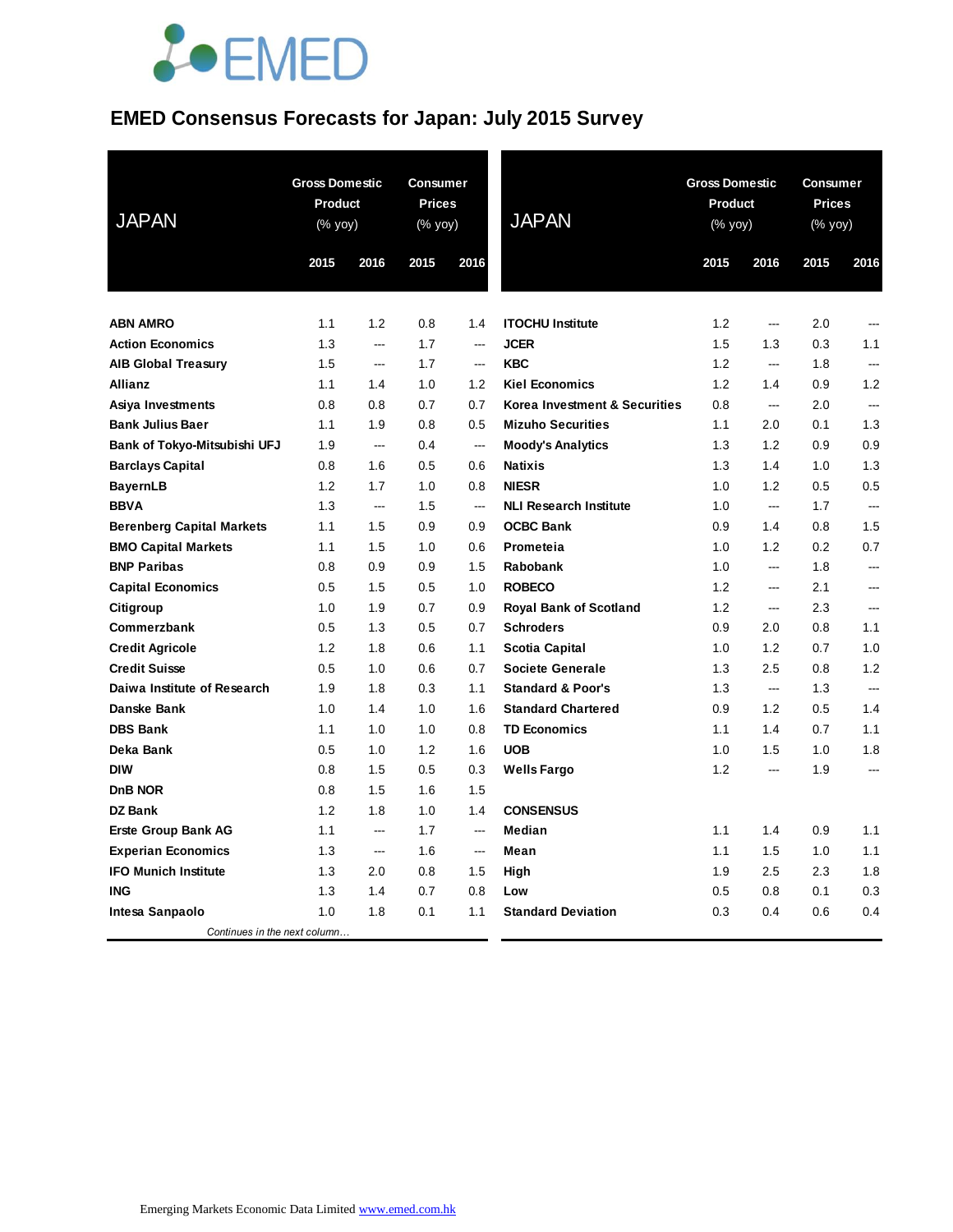## **JOEMED**

### **EMED Consensus Forecasts for China: July 2015 Survey**

| <b>CHINA</b>                     | <b>Gross Domestic</b><br>Product<br>(% yoy) |                | <b>Consumer</b><br><b>Prices</b><br>(% yoy) |                | <b>CHINA</b>                  | <b>Gross Domestic</b><br><b>Product</b><br>(% yoy) |      | Consumer<br><b>Prices</b><br>(% yoy) |                          |
|----------------------------------|---------------------------------------------|----------------|---------------------------------------------|----------------|-------------------------------|----------------------------------------------------|------|--------------------------------------|--------------------------|
|                                  | 2015                                        | 2016           | 2015                                        | 2016           |                               | 2015                                               | 2016 | 2015                                 | 2016                     |
|                                  |                                             |                |                                             |                |                               |                                                    |      |                                      |                          |
| <b>ABN AMRO</b>                  | 7.0                                         | 7.0            | 1.5                                         | 2.0            | <b>ING</b>                    | 6.9                                                | 6.7  | 1.3                                  | 1.3                      |
| <b>Action Economics</b>          | 7.4                                         | $\overline{a}$ | 3.1                                         | ---            | Intesa Sanpaolo               | 7.1                                                | 6.5  | 1.5                                  | 1.6                      |
| <b>Allianz</b>                   | 6.8                                         | 6.5            | 1.7                                         | 2.3            | JP Morgan                     | 7.0                                                | 7.0  | 1.5                                  | 2.6                      |
| Asiya Investments                | 6.8                                         | 6.5            | 1.9                                         | 2.3            | <b>KBC</b>                    | 7.0                                                | ---  | 3.0                                  | $\overline{\phantom{a}}$ |
| <b>Bank Julius Baer</b>          | 6.7                                         | 6.3            | 1.3                                         | 1.4            | <b>Kiel Economics</b>         | 6.6                                                | 6.3  | 1.5                                  | 2.0                      |
| <b>Bank of East Asia</b>         | 6.8                                         | 7.0            | 1.5                                         | 2.0            | Korea Investment & Securities | 7.1                                                | ---  | 2.5                                  | $\overline{\phantom{a}}$ |
| <b>Barclays Capital</b>          | 6.8                                         | 6.6            | 1.3                                         | 1.6            | <b>Moody's Analytics</b>      | 7.0                                                | 6.8  | 1.7                                  | 3.1                      |
| <b>BayernLB</b>                  | 7.0                                         | 6.8            | 1.5                                         | 2.0            | <b>Natixis</b>                | 7.0                                                | 6.9  | 1.7                                  | 2.4                      |
| <b>BBVA</b>                      | 7.0                                         | ---            | 3.3                                         | ---            | <b>NIESR</b>                  | 6.8                                                | 6.7  | 1.0                                  | 1.2                      |
| <b>Berenberg Capital Markets</b> | 7.0                                         | 6.7            | 1.4                                         | 2.5            | <b>NLI Research Institute</b> | 7.2                                                | ---  | 3.1                                  |                          |
| <b>BMO Capital Markets</b>       | 6.8                                         | 6.5            | 1.4                                         | 1.7            | <b>OCBC Bank</b>              | 7.0                                                | 6.8  | 1.3                                  | 2.5                      |
| <b>BNP Paribas</b>               | 7.1                                         | 7.3            | 1.2                                         | 1.7            | <b>ROBECO</b>                 | 7.2                                                | ---  | 3.0                                  | ---                      |
| <b>Capital Economics</b>         | 7.0                                         | 6.5            | 1.5                                         | 2.5            | <b>Royal Bank of Scotland</b> | 6.8                                                | 6.8  | 1.3                                  | 2.1                      |
| Citigroup                        | 6.9                                         | 6.7            | 1.5                                         | 1.9            | <b>Schroders</b>              | 6.8                                                | 6.5  | 1.4                                  | 2.0                      |
| Commerzbank                      | 6.5                                         | 6.5            | 2.0                                         | 2.0            | <b>Scotia Capital</b>         | 7.0                                                | 6.5  | 1.7                                  | 2.1                      |
| <b>Credit Agricole</b>           | 7.1                                         | 6.9            | 1.3                                         | 2.6            | <b>Societe Generale</b>       | 6.9                                                | 6.3  | 1.4                                  | 2.1                      |
| <b>Credit Suisse</b>             | 6.8                                         | 7.0            | 1.4                                         | 2.0            | <b>Standard &amp; Poor's</b>  | 7.1                                                | ---  | 2.1                                  | ---                      |
| Daiwa Institute of Research      | 6.9                                         | 6.5            | 1.1                                         | 0.5            | <b>Standard Chartered</b>     | 6.9                                                | 6.8  | 1.6                                  | 2.1                      |
| Danske Bank                      | 6.8                                         | 6.7            | 1.7                                         | 2.3            | <b>UOB</b>                    | 6.8                                                | 6.8  | 1.5                                  | 2.0                      |
| <b>DBS Bank</b>                  | 7.0                                         | 6.8            | 1.8                                         | 2.2            | <b>Wells Fargo</b>            | 6.8                                                | ---  | 2.1                                  | $\overline{a}$           |
| Deka Bank                        | 7.0                                         | 7.0            | 1.3                                         | 2.1            |                               |                                                    |      |                                      |                          |
| <b>DIW</b>                       | 6.7                                         | 7.0            | 0.1                                         | 2.4            |                               |                                                    |      |                                      |                          |
| <b>DnB NOR</b>                   | 6.9                                         | 6.2            | 1.9                                         | 2.8            | <b>CONSENSUS</b>              |                                                    |      |                                      |                          |
| <b>DZ Bank</b>                   | 7.0                                         | 6.5            | 1.6                                         | 2.7            | Median                        | 7.0                                                | 6.7  | 1.5                                  | 2.1                      |
| <b>Erste Group Bank AG</b>       | 7.1                                         | $\overline{a}$ | 3.0                                         | $\overline{a}$ | Mean                          | 6.9                                                | 6.7  | 1.7                                  | 2.1                      |
| <b>Experian Economics</b>        | 7.5                                         | ---            | 3.3                                         | ---            | High                          | 7.5                                                | 7.3  | 3.3                                  | 3.1                      |
| <b>ICBC</b> International        | 7.1                                         | 6.8            | 1.6                                         | 2.2            | Low                           | 6.5                                                | 6.2  | 0.1                                  | 0.5                      |
| <b>IFO Munich Institute</b>      | 6.9                                         | 6.6            | 1.4                                         | 2.2            | <b>Standard Deviation</b>     | 0.2                                                | 0.2  | 0.7                                  | 0.5                      |
| Continues in the next column     |                                             |                |                                             |                |                               |                                                    |      |                                      |                          |